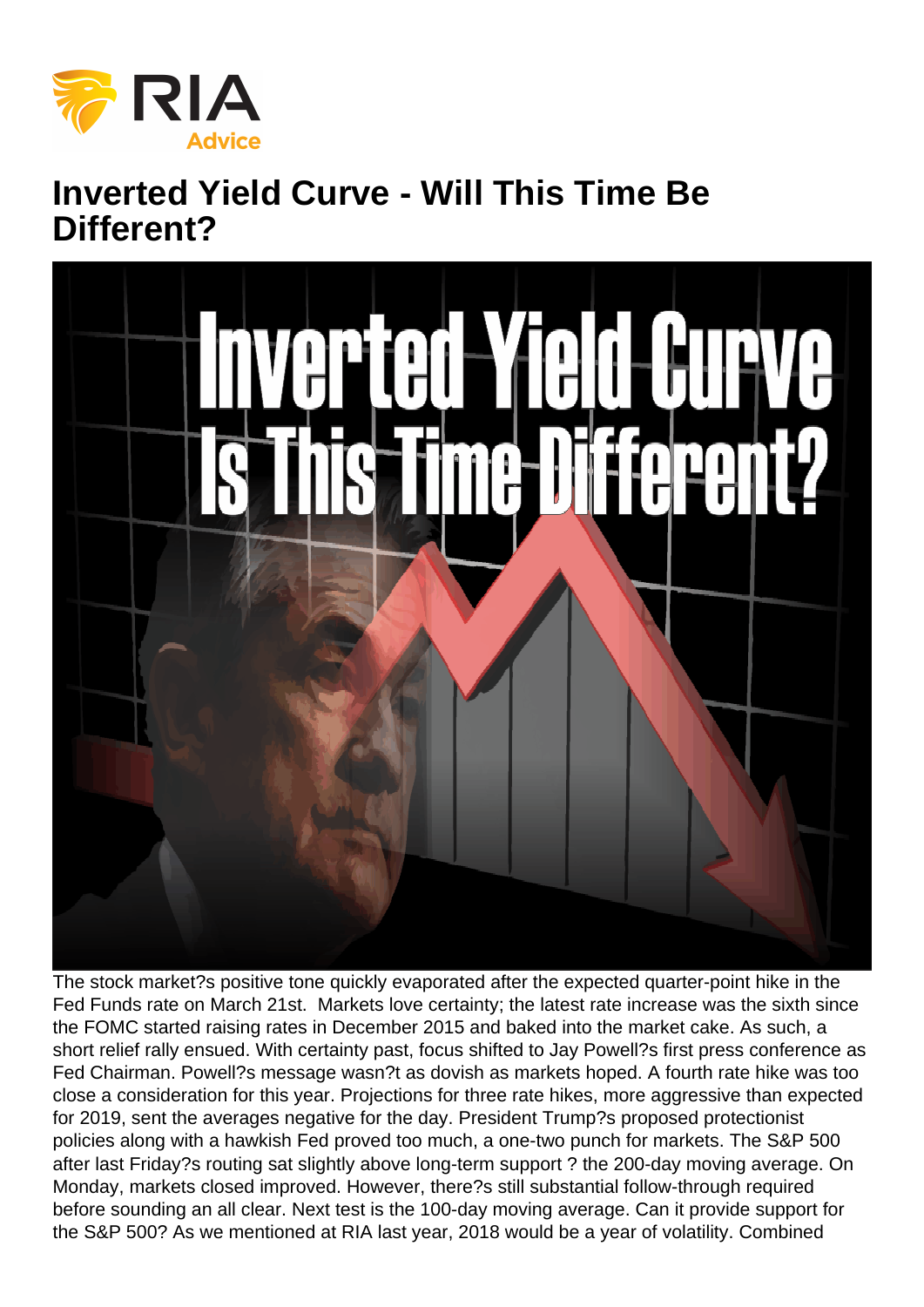political and monetary-policy risks have created big moves in market volatility so far in 2018. The VIX has [experienced seven sessions of one-day moves of 20%](https://www.marketwatch.com/story/theres-been-a-historic-amount-of-earthshaking-stock-market-volatility-this-year-2018-03-22) which already [rivals the full](https://www.marketwatch.com/story/theres-been-a-historic-amount-of-earthshaking-stock-market-volatility-this-year-2018-03-22) [calendar year of 2014](https://www.marketwatch.com/story/theres-been-a-historic-amount-of-earthshaking-stock-market-volatility-this-year-2018-03-22). Don?t rule out the Facebook debacle?s contribution to volatility; the stock is one of the pillars of this late-cycle bull market. The tech sector is 25% of the S&P 500 and a formidable contributor to market momentum and animal spirits. Similar to Yellen?s optimistic stance back in December 2015 about the U.S. economic growth trajectory (which ostensibly proved false), Powell is convinced the U.S. economy is poised to require and handily absorb a faster pace of interest rate normalization. The data screams he?s incorrect. First quarter estimates of real GDP have fallen sharply; in synch with economic reality. The reality where prolific indebtedness burdens governments, corporations, consumers and acts as a formidable headwind to economic momentum. My impression is that Powell is expecting ?escape velocity? or acceleration in growth, productivity and wages, much like Yellen did. Odds are he?s going to be disappointed and need to ratchet down lofty rate hike expectations. Tremendous hope exists that the U.S. economy is going to take off. Not a strong possibility, at least in the near term when only the top 20% of the economy [enjoys wage growth and corporations deem shareholders the big winners of t](https://realinvestmentadvice.com/wp-content/uploads/2018/03/Rosso-1-032818.gif)ax reform. According to Birinyi Associates, stock share buybacks are on fire - [\\$171 billion of buyback announcements](http://money.cnn.com/2018/02/16/investing/stock-buybacks-tax-law-bonuses/index.html) [this year so far.](http://money.cnn.com/2018/02/16/investing/stock-buybacks-tax-law-bonuses/index.html) A record high for this point of the year, more than double the \$76 billion Corporate America disclosed at the same point of 2017.

At the press

conference, Powell wasn?t concerned about the impact of an inverted yield curve. Just the opposite. His objective instead is to temper the economy without pushing it into recession (good luck); an inverted yield curve this go around would not hold the same relevance as it did in the past. A plausible theory is Powell is pushing normalization of interest rates so there?s something to work with (cut) in case of slowdown or recession. Powell gave the impression that a recession followed by an inverted yield curve would be unlikely during his tenure. In my opinion, it was a disturbing ?it?s different this time,? moment for the new Fed head honcho. I hope he?s correct. I have my doubts. So, what?s this inverted yield curve, why is it important? What does it mean to you? An inverted yield curve occurs when short-term rates exceed long-term rates. During economic expansions the Fed tightens monetary policy or increases short-term rates. Currently, we?re ?normalizing? as rates have been historically low. In contrast, longer-term rates are driven by economic growth, wages and increasing demand for capital (not the Fed).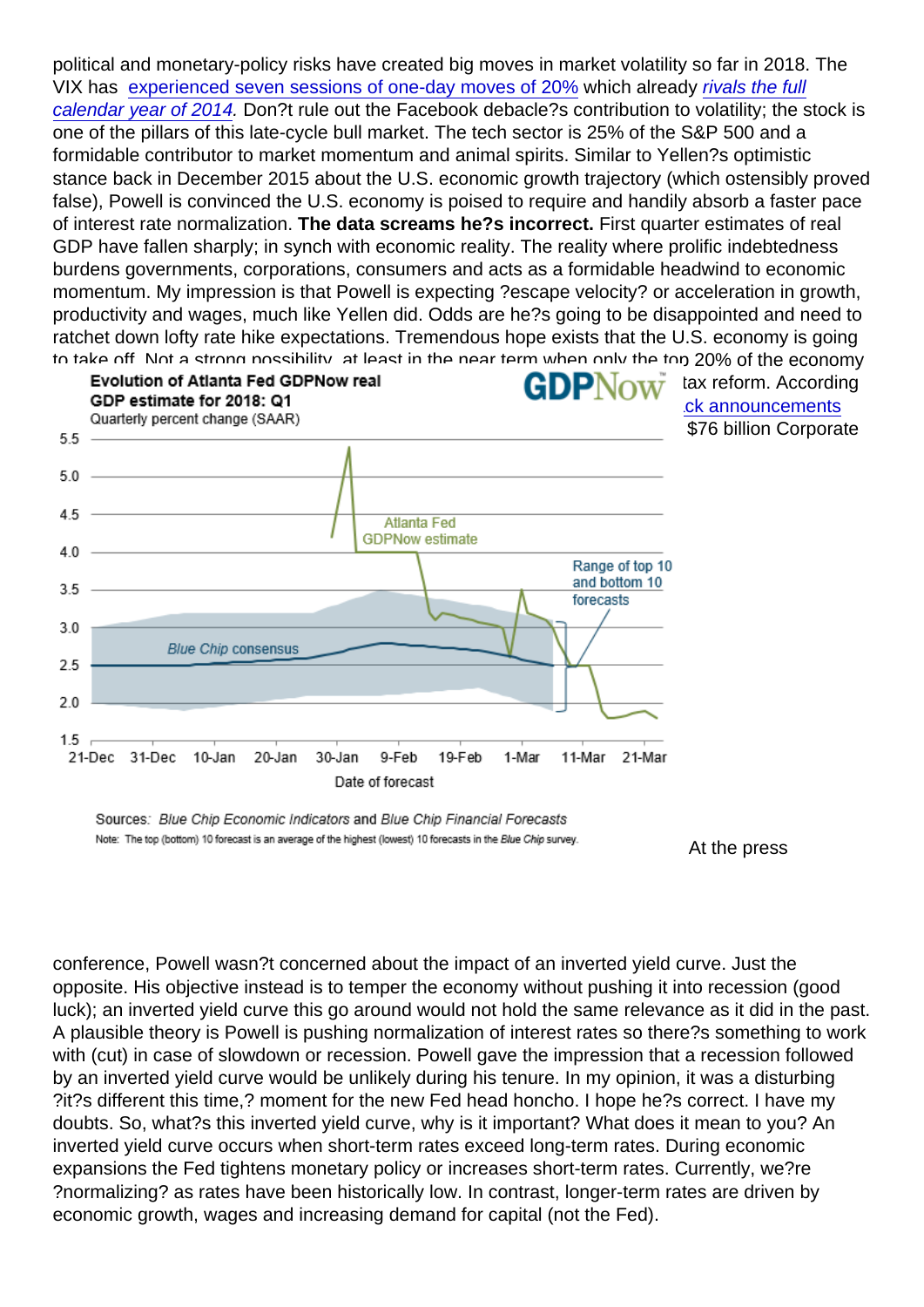As the economy peaks and the outlook begins to temper or grow pessimistic, long-term rates stall out; short-term rates begin to exceed, thus creating a negative term spread (the difference between long and short-term interest rates). These term spreads are measured by the difference between two and ten-year Treasury yields.

At .54 as of March 16, the positive spread between the two and ten year is at a level not witnessed since October 2007. Jay Powell should consider the Federal Reserve Bank of San Francisco?s [March Economic Letter.](https://www.frbsf.org/economic-research/publications/economic-letter/2018/march/economic-forecasts-with-yield-curve/) Michael D. Bauer and Thomas M. Mertens outline how the connection between an inverted yield curve and recession remains viable; claims by observers that hikes in historically-low short-term rates will not have the same dampening effect on economic activity as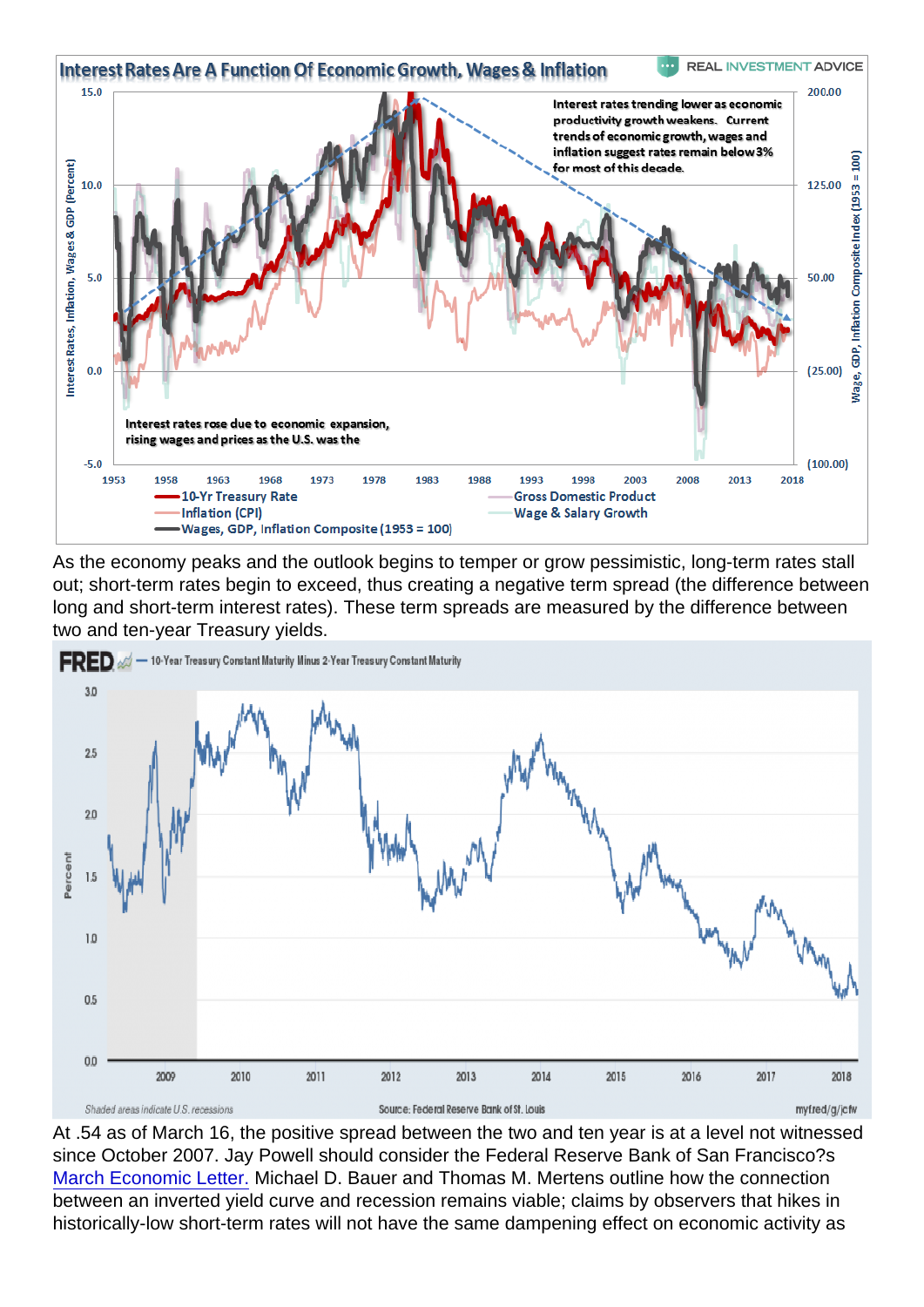they did in prior rate-tightening cycles, are not substantiated by statistical analysis. Per the paper, the delay between the negative term spread and beginning of recession has ranged between 6 and 24 months. Since 1955, negative term spreads have correctly signaled all nine recessions. Judge for yourself:

Except for the one false positive in the mid-1960s when inversion was followed by slowdown, not official recession, negative term spreads have an impressive record of foreshadowing recessions. At Real Investment Advice, we believe Bauer and Mertens? research is relevant. Recently, contributor Jesse Columbo undertook a deep-dive analysis into the yield curve [here.](https://realinvestmentadvice.com/when-is-the-next-recession-and-bear-market/) An inverted yield curve is characteristic of a late-stage economic cycle. Unfortunately, there?s no such thing as perfect timing between the genesis of negative term spreads and official recessions. The rule of thumb is two years on average. As I shared with financial journalist Simon Constable for a recent article, investors should adjust their portfolio holdings if the yield curve inverts. High-quality (not junk), short-duration fixed income would offer attractive yields over long-term debt instruments. In response to an economic slowdown, one of the Fed?s responses would be to reduce short-term rates; consequently, existing holders of short-duration should experience capital appreciation as